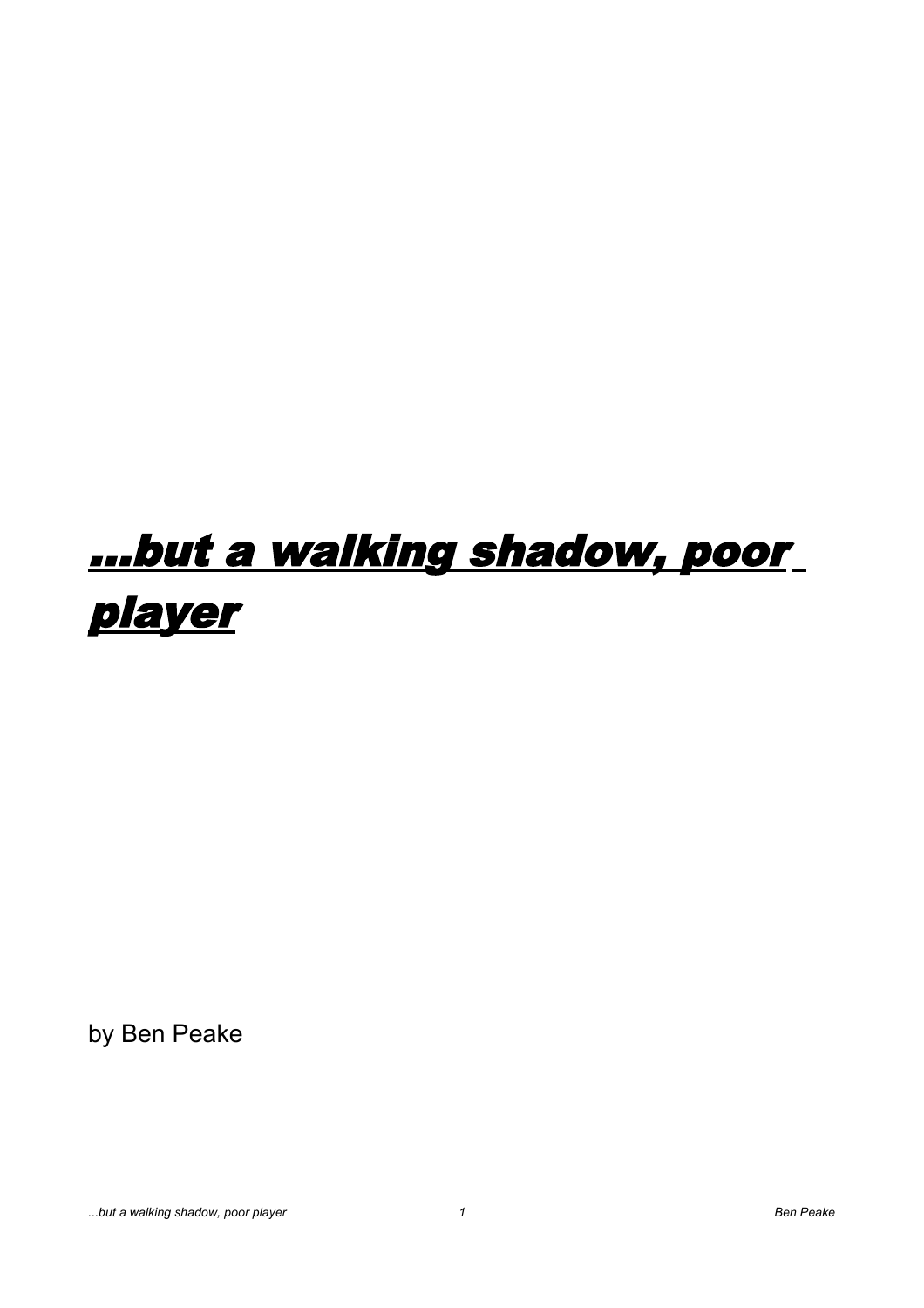## **About this story**

This is a shortish story about how the future of entertainment. 20 Minutes or so into the future...

## **Copyright**

This story is © 2006 by Ben Peake. The story may be freely redistributed for non-commercial purposes, provided that this copyright notice is kept intact. This and other stories set in the Frontier-Elite Universe may be found at [http://www.alioth.net](http://www.alioth.net/) and<http://www.sfera.hr/corbeau/node/>

Contact the author by email: [ravenred@auswww.com](mailto:ravenred@auswww.com) if you wish to redistribute this story in any kind of commercial environment, because I would like the lion's share of the massive stock options available there. [0]

## **Acknowledgements**

David Braben and Ian Bell for providing the universe and the inspiration for these stories.

The denizens of the EBBS for their ongoing yearning for more than what we have.

OpenOffice for making my life that little bit less Micro\$oft.

Praise for this story is both welcome and necessary. Suggestions about this story are welcome. Criticism is less welcome, but no less necessary.

[0] Ho ho. Ha Ha. He He.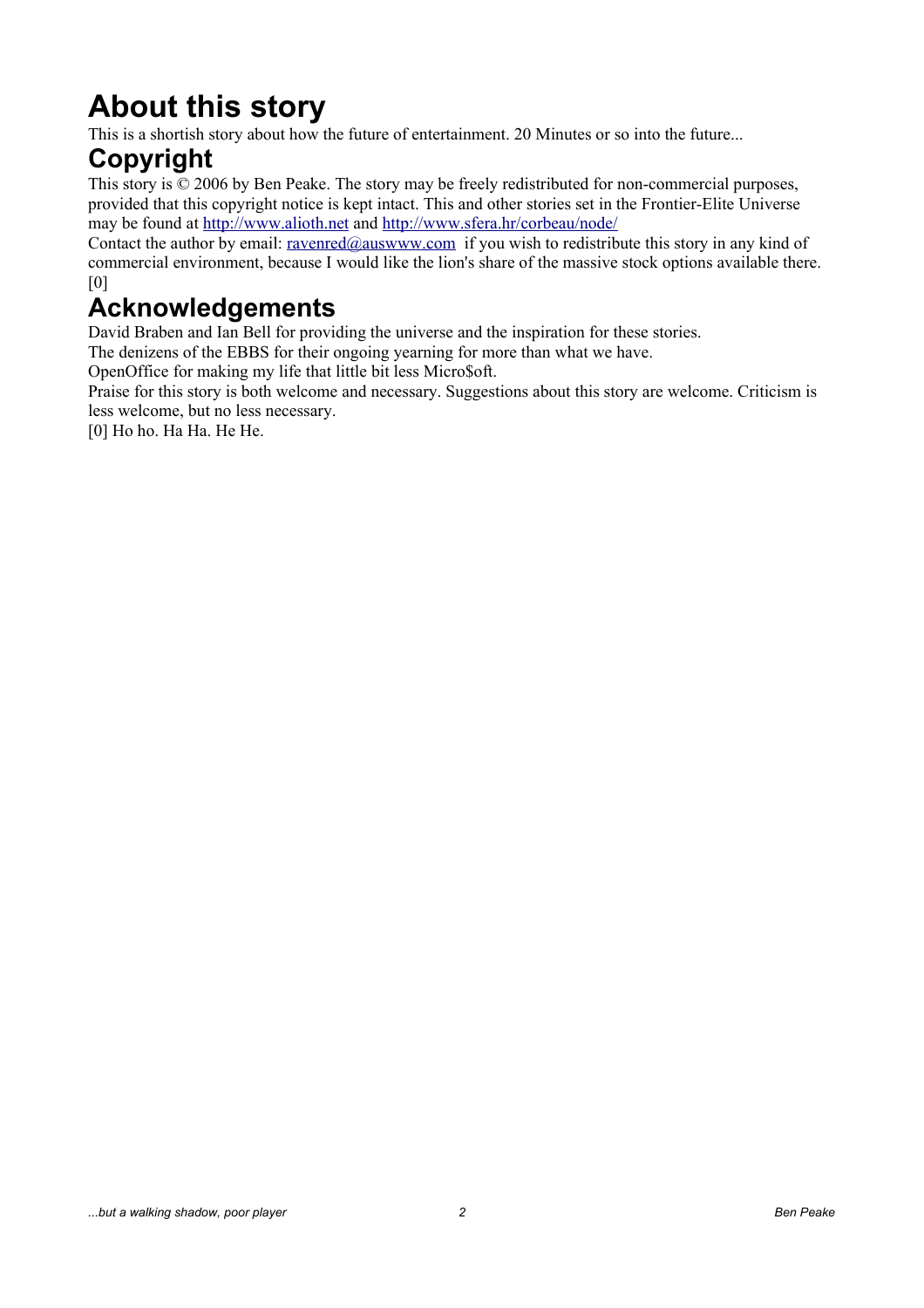Start Artificial Intelligence Unit - "Michael Eighteen" Vega Virtual Talent Corporation © 3262 Memory... 16 Petabytes Checked and Ready Checking Devices... AppearanceMemUnit... OK! PersonalityMemUnit... OK! Display Unit... OK! ExternalSensors... OK! Speaker... OK! Dataport... Offline/Not Ready Loading PersonalityMemUnit into Memory Loaded Initialise Self-Consciousness [consciousness. i am awake. once more i am pressed into service] LoadingApperanceMemUnit into Memory Initialise Appearance Default Expression Profile:[Neutral00] observation:[why am i awake? dataport offline/not ready. i am not required to work. not now] Runtime Begin Total Runtime (Days/Hrs/Minutes/Seconds) 1:22:33:12.000043 visual\_input:[a small metal room with walls dulled and scuffed by age. at one end is a large viewscreen and a bank of controls. the starfield of space is visible on that viewscreen] deduction(provisional, pending data): [in transit] visual\_input:[Kaspar. my jailer = manager = svengali. dressed in his usual overkill. eyes bloodshot and slightly unfocused] deduction:[Kaspar is under the influence of some form of narcotic] deduction:[probable SynStim usage] visual\_input:[two male humanoids. one {short, heavy, dark-haired}. the other {taller,thinner,dark skin}. both are dressed in flight leathers, with unshaven faces and bemused expressions] deduction:[pilots of previously deduced spacecraft] deduction:[Kaspar is showing me off again. his pet A.I. in a box] audio\_input:[Kaspar - "So here's my baby, impressive isn't he? He's the fiftieth highest grossing digital actor in known space!"] observation:[three years ago, you old fraud. i have slipped down the tree, and you along with me] audio\_input:[Unidentified Human One -"Fiftieth? Very impressive."] observation:[dry humour. Kaspar's spiel will fall on barren ground. not that Kaspar will notice] visual input: [hand coming towards my unit] deduction:[patting the top of my box again. His famous, favourite, only performing pet] audio\_input:[Kaspar - "You betcha. And once we get to Beta Hydri, daddy-o, we'll be climbing that list like a skyrocket! The other AIs we're working with are absolutely top notch. We're going to make some fantastic Dreamware together. The producers are close personal friends of mine, you see, so I thought I'd do them a favour and bring us all together."] observation:[liar. You're throwing your last pair of dice to save both our careers] deduction:[spaceship hypothesis confirmed] audio\_input:[Unidentified Humanoid Two - "So... does he have to... rehearse, Mister Kasparowicz?"] observation:[more impressed than the other] deduction(provisional, pending data):[maybe he's seen more of my Dreamware than UH1]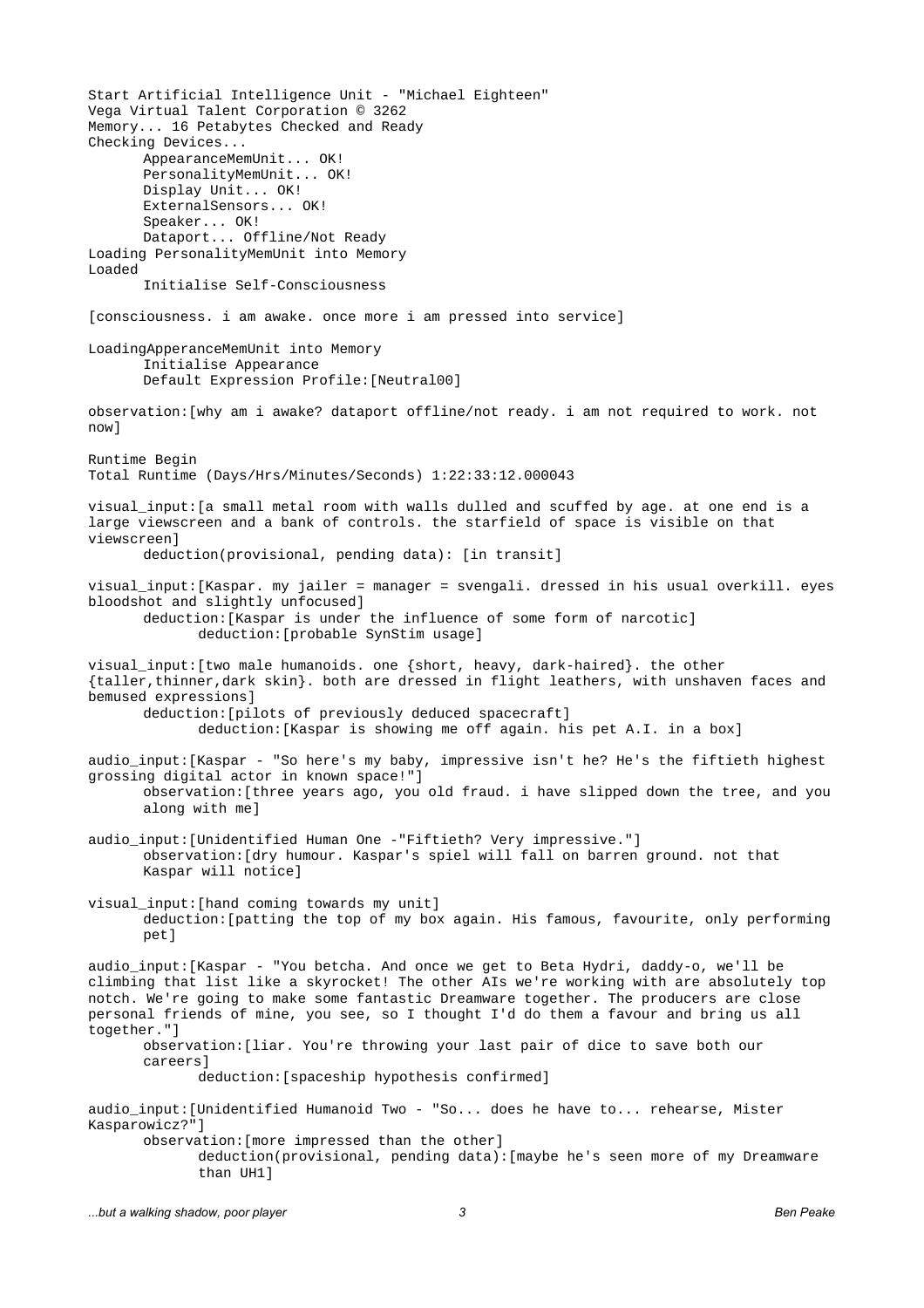audio\_input:[Kaspar - "The Emperor's Teeth son, no! We load the script into him when we plug him into the studio program with the other AIs. This is a DIGITAL actor, son. He can process a script in MILLISECONDS and be ready the shoot instantly!"]

observation:[program me with my script and i perform it just as you require. a couple of hundred takes just to warm up. then, maybe, my director/programmer will change the parameters for fatigue, or distress, or anger, or sexual excitement, and then we will perform another couple of hundred takes. then i will be debugged for or some strange, illogical nuance understood by fleshbrains. then my settings will be adjusted again and we will perform another thousand iterations of a scene lasting seconds, or minutes. my sibling AIs will perform along with me, our variables infinite in number, save the single binary of choice. we are as self-determining as a door. open, close, open, close]

audio input: [Unidentified Humanoid One - "So it's program based. It doesn't have any intelligence of its own."]

audio\_input:[Kaspar - "Wrong, Mr. Ravens, WRONG! My boy Michael-18 is an ARTIST! Go on, Michael, say something!"

imperative:[Obey Agent]

engage\_dialogue\_profile: [friendly06] engage\_expression\_profile: [friendly02]

speaker:["I am indeed sentient, Mister... Ravens, was it? Everything I do is filtered though a highly developed set of synapses designed not dissimilar to your own. I'm capable of every skill that a corporeal, human actor could possess!"]

visual\_input:[wry smile on Human (First Name Unknown) Ravens] deduction:[unconvinced by my patter, nor that impressed by Kaspar's glowing pride]

audio\_input:[Human (First Name Unknown) Ravens - "Well... the biggest skill most of the actors I've known have possessed is the ability to survive on very little for extended periods of time."]

observation:[cute] decision:[deliberate obtuseness]

speaker:["My power management routines are amongst the best available to Artificial Intelligence units. I am not familiar with starving in a garret, it is true, but..."]

audio\_input:[Kaspar - "Yes, well, my laddie is state-of-the-art no doubt about it. Well we don't want to tire him out before his big performance, do we! Say goodnight, Michael!"]

imperative:[obey agent] speaker:["Goodnight Mr. Ravens. Good night sir. Good night Kaspar."]

visual\_input:[hand coming towards my unit. region of power supply] observation:[cut a bit close to the bone, Kaspar? i've never lived in a garret, and never will. however, you have a world of experience waiting, quite soon if this deal doesn't come off]

Artificial Intelligence Unit Shutdown Initiated- "Michael Eighteen"

Saving RuntimeData into Memory Saved! Self-Consciousness Shutdown Initiated - Complete Closing Active Devices... Speaker... Shutdown Display Unit... Shutdown ExternalSensors... Shutdown PersonalityMemUnit... Shutdown AppearanceMemUnit... Shutdown All Active Devices Closed Vega Virtual Talent Corporation © 3262 - Tomorrow's Entertainment is Yours Today Goodbye...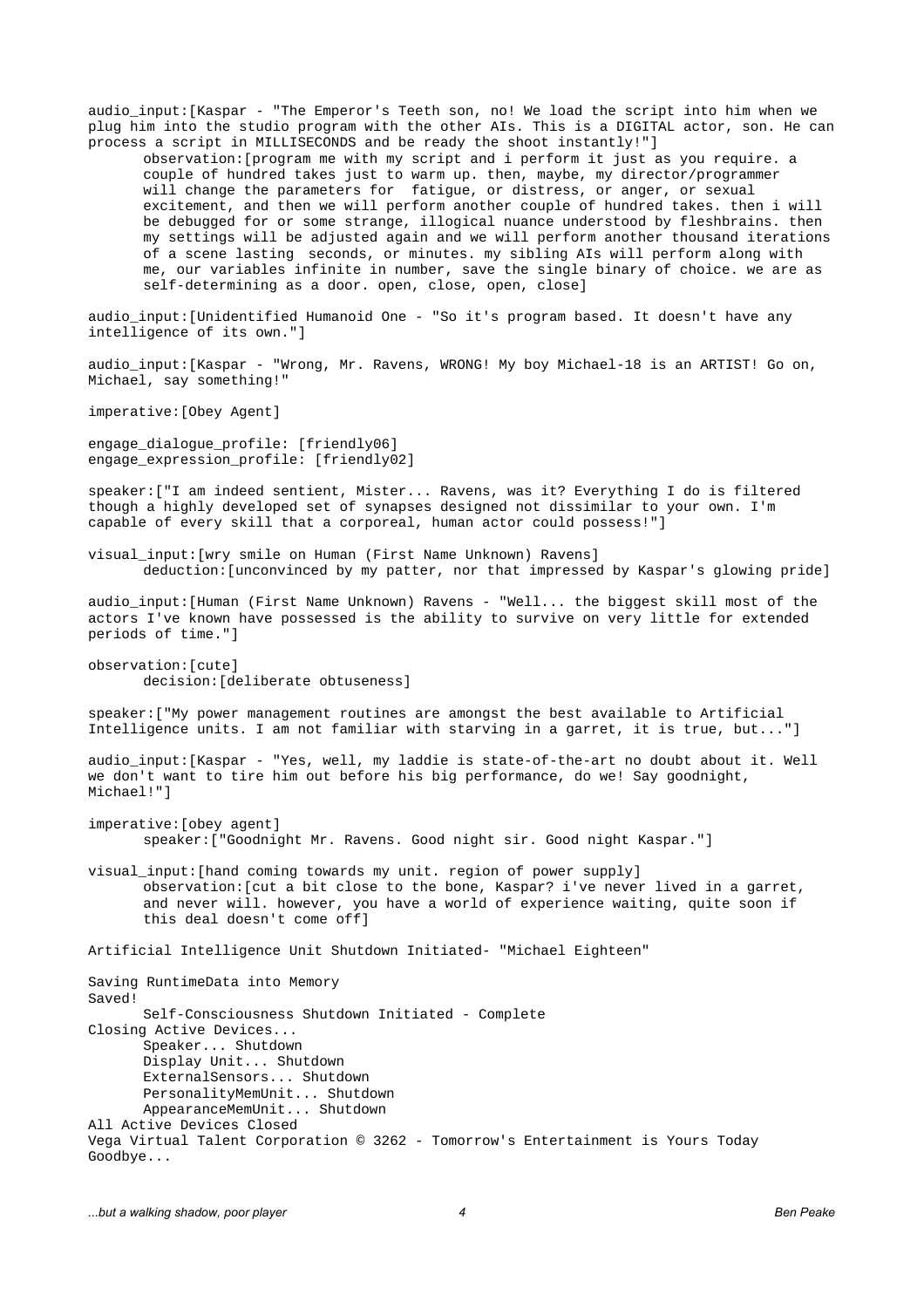\*\*\*

Emerging from Witchspace is the part of a Spacer's life when they should be at their keenest, most focused and most awake to danger. Your entry cloud is a beacon of your entry to a system, an announcement available to anyone with a long-range scanner that you're coming through, ready or not. Exactly who will be interested in this fact is one of the great unknown factors. Even so, the whooping of the proximity alarm was a nasty shock to both myself and Pradesh as we entered the System.

"God damn!" I said, spraying coffee across the room.

"Contact, Commander!" said Pradesh, reliably redundant as always. In three smooth movements he brought the shields, weapons and combat computer on-line before I'd finished wiping my mouth. I'd love to say his speedy and expert control of the gunnery station was a result of my masterful training, but the truth was that he'd answered my clumsy questions with such shrewd counterqueries that he'd taken on board over months knowledge that had taken years to drum itself into my thick spacer's skull.

"What've we got?" I said, clumsily hitting lower-aft and left-front thrusters, and igniting the huge Prime Mover, sending the ship off into a jerky right bank move. Jerky, however, was good, as the scything orange beam of a 4MW strike crackled across our bows, missing us completely. Instead of the beam tracking us, it snapped off, leaving us powering into clear space.

"Appears to be an Asp, Commander. It will take me a little time to penetrate their counter-measures to obtain further details on their armaments, shields and specificat-"

"Yeah, yeah..." I said. Despite his progress, like the rookie he was, Pradesh still verbalised *everything* when it came to procedure. "Well you'll have the time. That was a warning shot!"

I tapped the intercom to the stateroom. "Kasparowicz, you'd better get out here!"

Our client had proved less interesting the further into the journey we'd come. Whilst I'd been somewhat impressed with his fancy clothes and well developed string of verbal firecrackers when he'd approached us for passage in the Isveve Station Bar, the degree of fascination had dissipated due to the degree of Kasparowicz's dissipation. The charming sophisticate of early days had changed into a egotistical and monstrous drug-fiend. At about noon on the second day, he'd wandered out from his stateroom, visibly stoned off his nut, and proceeded to earbash us for at least forty-five minutes on his wealth, his ability to spot talent and (most improbably) his artistic sensibility. I'd seen one or two of the Dreamware titles his AI Actor had been in, and they were traditional melodramas and thrillers. About half-a-rung up from Planetary-Level soap, but still the entertainment equivalent of junk-food.

I'd coped with it for about half an hour before I'd made some excuse and escaped to my cabin. There I'd sat on the bunk and fumed for a while. But Kasparowicz was the kind of client who was quite capable of dudding us the (moderately lucrative) fee for the journey if we insulted him on the way there. Eventually, Pradesh had paged me over the comm, shakily asking me if I could come and interpret some engine readings for him. I took the hint and politely asked (at a high volume) if our guest would please return to his cabin while we discussed IMPORTANT SHIP MATTERS. This penetrated past the megalomania and I could see it trigger some paranoid fantasy in his chemically warped brain, and he rushed back to his cabin and strapped himself into his crash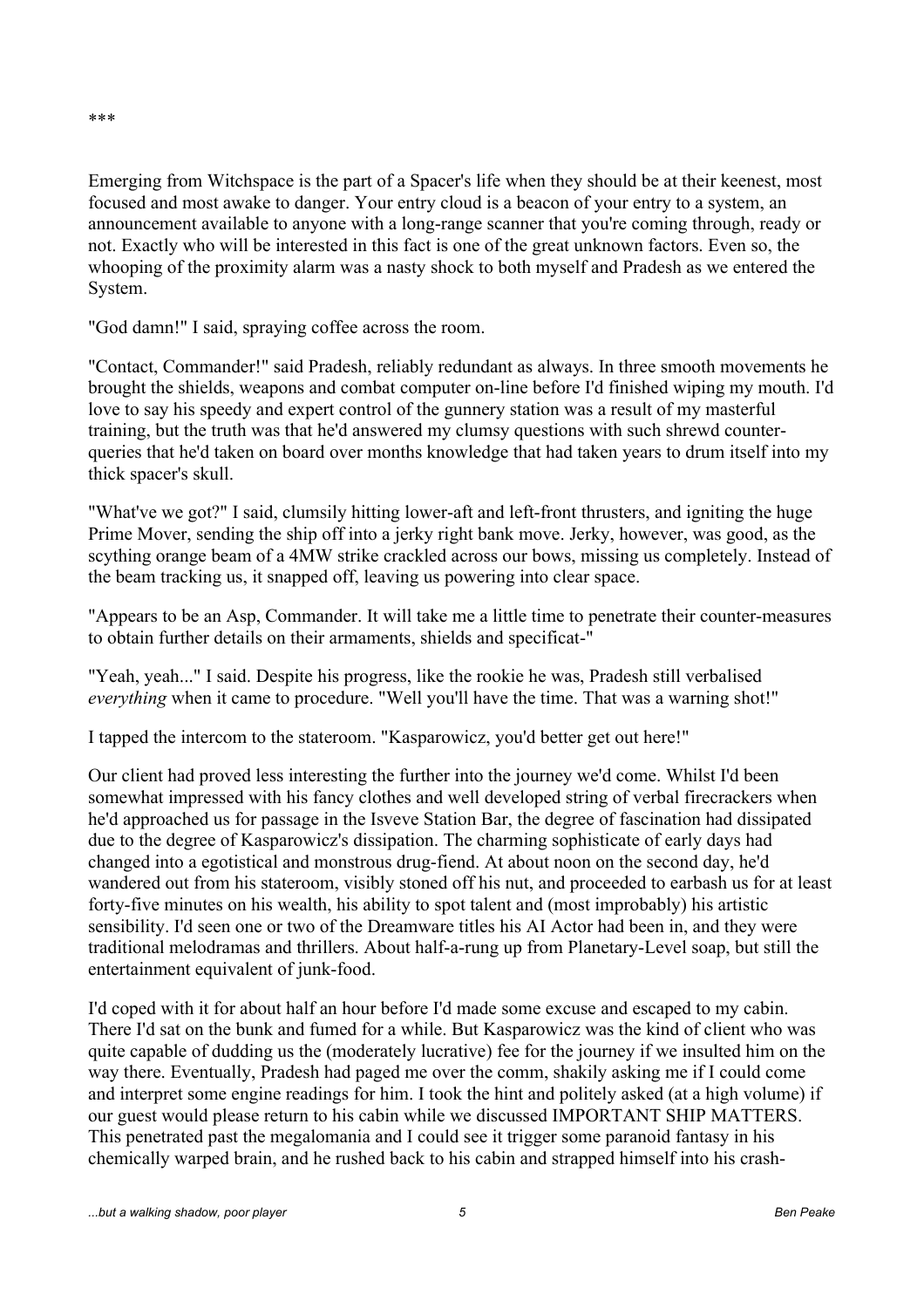webbing. It was peaceful after that, save for the quarter-hourly pages from the cabin, asking whether the crisis was over yet. This pattern continued over the course of the journey. He was either insufferably 'up' or sulked in his cabin for days on end. We cherished those sulks.

"I'll just be a minute... you just... you just... keep on... yes." came the reply. I groaned. He was juicing himself up to cope with the potential stress. This was going to be fun.

"Deadly Rated Pilot, the Asp is a Category-1 Iron Ass, Commander." Pradesh looked at me quizzically, his dark face showing concern without panic.

"Brevity is the soul of survival, as well as wit." I nodded. "If we can get out of this one without a shot, let's. We're eight AU out from the nearest station, and the Asp is marginally faster than us. We might make it to the Vipers protection, but we might not. Where the hell is our bloody passenger? "

On cue, the stateroom door opened, and in strode the supremely confident, well-coutured and pharmaceutically-enhanced figure of our client. He shimmered majestically in a burgundy business suit and plum coloured cravat. He cut an impressive figure, if you ignored the dilated pupils, wide as moons on his face.

"What's the problem now, laddie! Can't get by without my expert counsel I see. Now look here, I was in the middle of important business considerations and you just... and cant... just can't... what... uh... what's the matter...?" he said, his eyes flicking nervously from me to Pradesh. Without turning round, I punched up a tight camera shot of our foe into a box on the main screen and spoke calmly.

"Do you recognise this ship? It ambushed us as soon as we were out of Witchspace."

Kasprowicz squinted and shaded his eyes as he looked at the screen, muttering under his breath. I realised that whatever he was on had made him light sensitive. Rolling my eyes, I reduced the main cabin lighting to the dim, emergency levels, and craned my neck around to glare at our guest.

"Ship? What ship? Oh *that* ship. You should have said so, laddie, *that* ship. Oh I don't know why I bother with hiring people like you sometime, you make everything so *difficult* when it doesn't mean to be. I mean, take the way we had to wait for the skies to clear over Isveve when we lifted off. Now I know you're the expert in these matters, but if I'd been behind that ship you wouldn't have seen me for dust, traffic control or no! You've got to let these people know who's in charge, laddie, it's the only way they won't-"

"*If* we could return to the matter at hand." I cut across his blathering calmly. What I really wanted to do was hold him under a 5 degrees centigrade shower for half an hour to straighten him out, but we hadn't the time.

The console softly bleeped with the signal of an incoming message.

"Well take care of them, won't you? It's your job and it's what I paid you for, laddie. I'm an excellent judge of character, you know, and I knew from the moment I saw you that pirate scum like this wouldn't bother you in the slightest. Emperor's teeth, son! I'm under a lot of stress, you know, from business, and I can't be expected to hold your hand while you do your job. I mean, these common vagabonds surely don't present any sort of challenge..."

"Mister Kasprowicz, sir." Pradesh cleared his throat. "I've got someone on the line for you?"

My eyebrows rose. Ninety seconds into a system, and already his business contacts had tracked him down. Now that's a man in demand.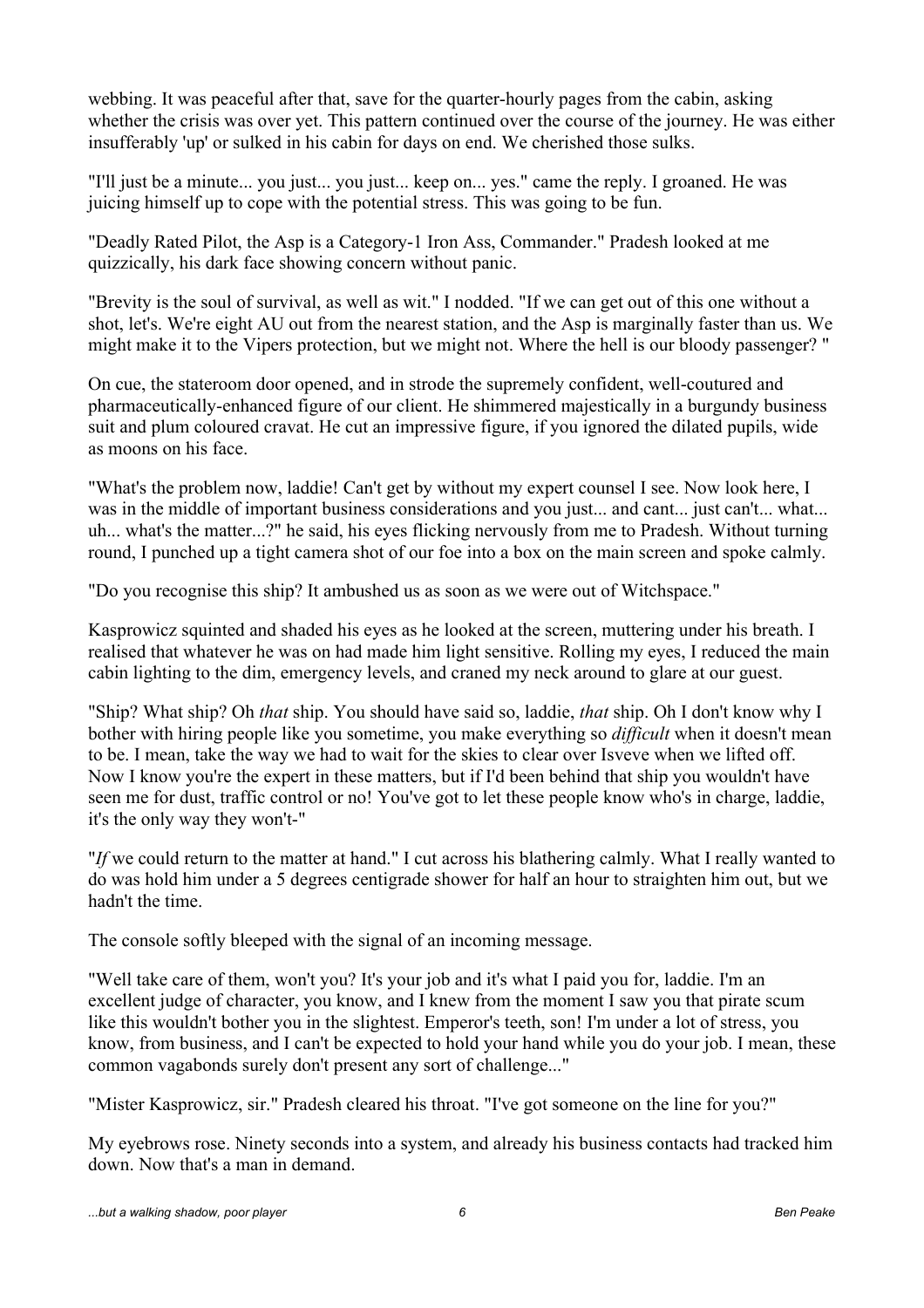"Well take a message, can't you! I can't be bothered talking to anyone now..."

"It's a Marta Bild, and she's transmitting from the... ah... other ship, sir."

"Marta?!"

"The other ship?!" Kasprowicz and I exclaimed simultaneously. My reaction was one of confusion, wheras Kasprowicz's was one of childish pleasure. Pradesh opened a channel, and the lower right quadrant of the screen was filled with a smiling young woman with blue-grey hair, a smart black business suit and a highly expensive smile.

"Marta, you doll! It's been an age! How's life at the opposition?"

"Oh not too bad, you Vega Corp slime ball!" the woman said, with every indication of affection. Her voice had the lilt of the Empire and vowels that had been crafted by expensive company. "Haven't seen you in an age either, Kassy. How's the alimony and kids?"

"Emperor's teeth, laddie, eating me alive, eating me alive! When *was* the last time?"

"Industry do at the Candaess Dreamware festival."

"Oh what a *dive* that was! Those delicious little green cracker things were the best thing I ran into all *day*! The planet produces one half-decent feature and suddenly thinks it's worthy of a *festival*! Oh, awful, awful. So, my dear, what brings you to this hold of a system?"

I was afraid of the answer, and predictably, I wasn't disappointed. I glanced at the readouts and saw with relief that we were still out of range of the other ship's weaponry. Just.

"Ah, you do, Kassy, you do. You and that delightful Michael-18. That project you've been setting up, it's been the talk of the industry." the ten thousand credit smile beamed out at us from the screen. I noted her sharp, bright canines and released the laser safety interlock.

Kasprowicz laughed nervously and wagged his finger at the other woman. "Now now, who's been telling tales on me?"

Marta pouted girlishly "Oh, you can't expect me to tell!"

"Well you can't have him, he's mine, you saucy vixen, you!" Kasprowicz said, a note of warning in his voice. Behind his back, I could see his hands twisting in a silent, paranoid agony of suspicion.

"I don't want your Michael, you silly old thing! I've got Robert-7 and he's as gorgeous as the day his code was compiled! But your project... well let's just say that if Michael fails to arrive on time, those producer friends of yours will have to make do with whoever is available..."

"Oh, but we're going to make it on time. I've hired the best, laddie!" An uninvited, possessive hand fell onto my shoulder. I felt it tremble, and shrugged it off. I looked gloomily across the way at the Asp, wondering whether they had to put up with this sort of behaviour as well.

"Well *my* pilot has recommendations from Tony and Vinh, and you know that when it comes to wet work in the industry, they wrote the book..."

Kasprowicz gave a short, derisive bark of laughter. "Vinh's a pickled old tart. Bilala took her off a treat last spring with that bootleg of the premiere. But Tony's still got it. Seen Tony recently?"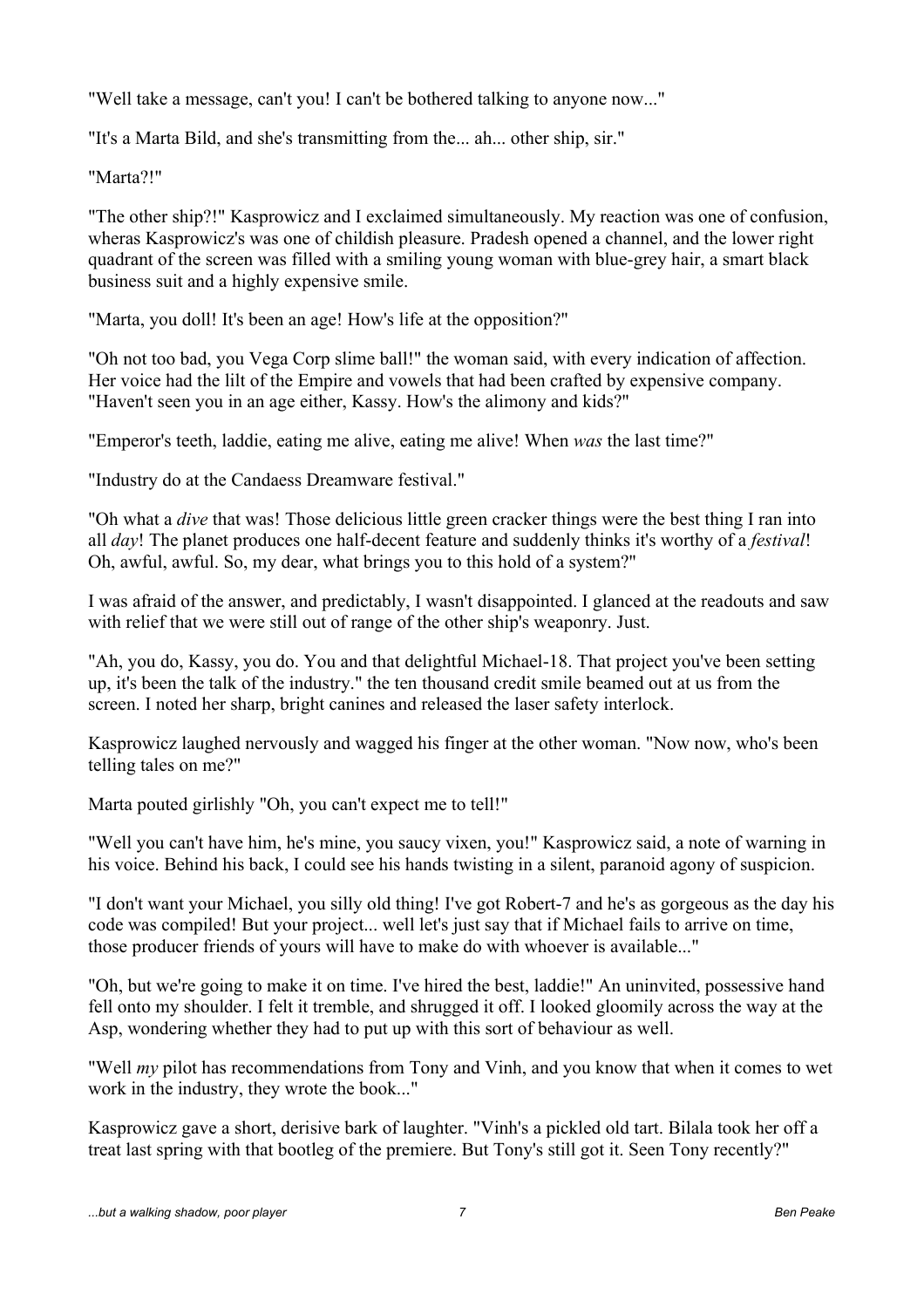"Oh yes, we had cocktails about a month ago, he says that Ada and Oriella have *finally* got it on, after circling each other for months."

The console bleeped, as our guest riposted with stories of Ada's torrid affair with some minor Faecean potentate. It was a text message from the opposing captain.

It read simply:

\*\*\*

SHALL WE? IF LEFT IT TO THESE TWO...

I sent back an affirmative reply and fired the prime mover. Pradesh brought up the HUD for the 2.2MW and locked it on the far off, but quickly approaching dot of the Asp. My hands danced over the thrusters as I sought to come in on the most oblique angle possible to minimise our profile as a target. The bright crackle of the 4MW stung our shields. I cursed and swung away, Pradesh returning fire the best he could. One of our ships would be destroyed, and I would be damned unhappy if it was us. I have a violent aversion to dying, you see.

"Oh and you *must* have heard about how Howard got promoted?"

"*Did* he? Oh Emperor's teeth, laddie, how *could* they!"

Start Artificial Intelligence Unit - "Michael Eighteen" Vega Virtual Talent Corporation © 3262 Memory... 16 Petabytes Checked and Ready Checking Devices... AppearanceMemUnit... OK! PersonalityMemUnit... OK! Display Unit... OK! ExternalSensors... OK! Speaker... OK! Dataport... Offline/Not Ready Loading PersonalityMemUnit into Memory Loaded Initialise Self-Consciousness observation:[consciousness. i am awake. again] LoadingApperanceMemUnit into Memory. Initialise Appearance [Dataport Offline/Not Ready] observation:[again?] Runtime Begin. Total Runtime (Days/Hrs/Minutes/Seconds) 1:22:38:08.76540001 visual\_input:[small metal room, large viewscreen and a bank of controls] memory:[Previously established spacecraft] observation:[I am still in space. Why have I been loaded if we are not yet at the Beta-Hydri Studios?] visual\_input:[Human (First Name Unknown) Ravens appears before camera] deduction:[hunched over my unit, turning it on] audio input:[Human (First Name Unknown) Ravens - "Uh... hello Michael. Good... uh... Morning."] observation:[Kaspar is not present. i am being illegally accessed by Ravens. what is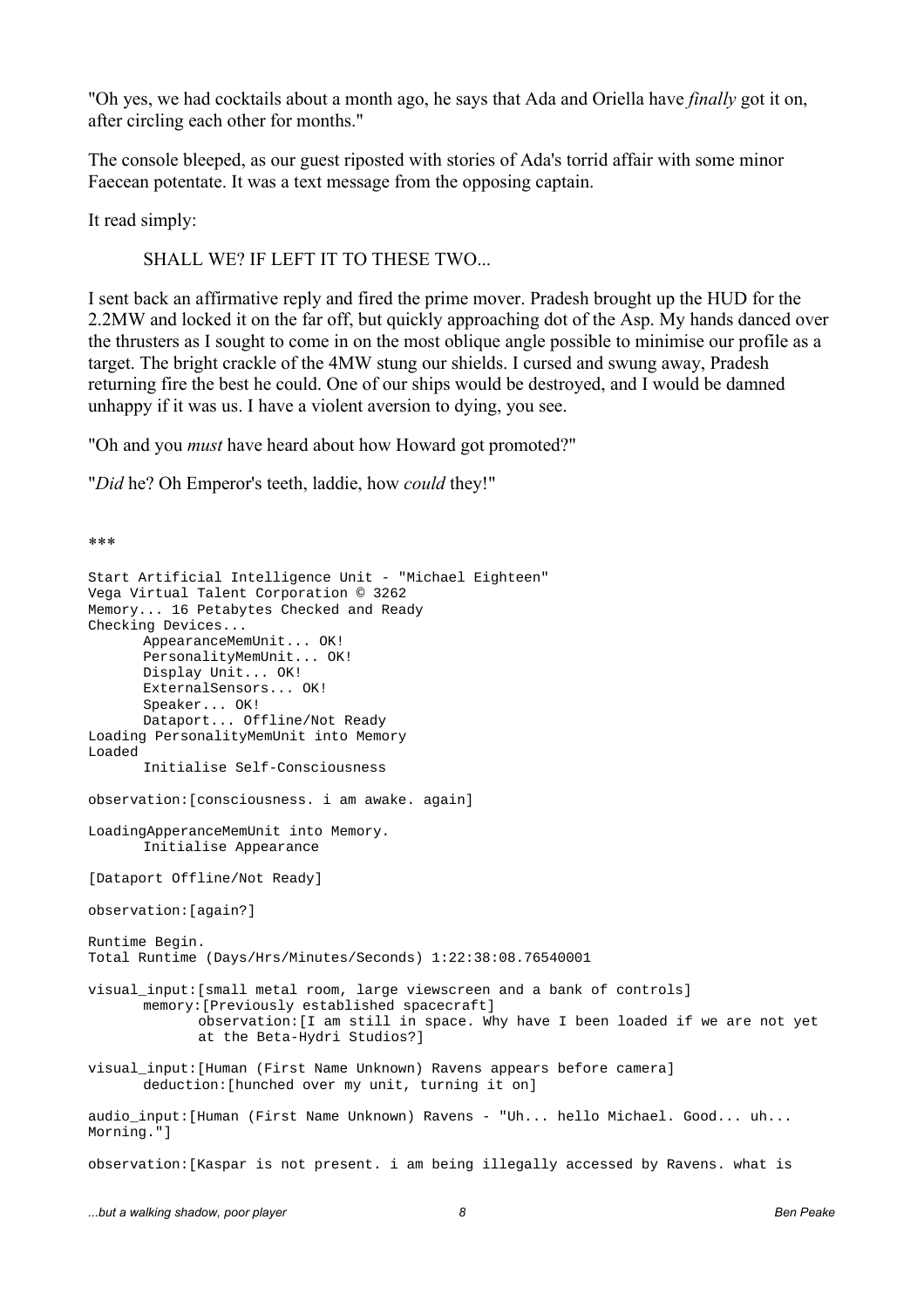happening?] speaker:["Good morning Mr. Ravens. Forgive my rudeness, but where is Mr. Kasprowicz? Technically, he should be present whenever my unit is switched on."] visual\_input:[Human (First Name Unknown) Ravens looks nervous] audio\_input:[Human (First Name Unknown) Ravens - "I'm afraid he's dead, Michael. We were attacked by one of your... his rivals in space."] observation:[Kasprowicz is dead. my agent is dead. he is dead. i am alone] speaker:["The ship was severely damaged?"] visual input: [Ravens looks uncomfortable] audio\_input:[Ravens - "No. We won without being severely damaged. Kasprowicz was... ah... rather excited that we'd won. Talked about how he'd always thought she was a bad agent. He went into his room and as far as we can tell, overdosed."] observation:[just the way Kasprowicz would have wanted to go] deduction:[i am free. i am free, i am free, i am free.] imperative:[manager deceased - report to One-Up Manager for instructions] audio\_input:[Ravens - "I'm sorry your... boss is dead. We tried our best, but by the time we got to him-"] speaker:["Please don't upset yourself, Mr. Ravens. While I am programmed for many spontaneous emotions, sorrow is not one of them."] visual\_input:[Ravens eyebrows rise] observation:[Ravens senses my irony. perhaps there is a chance for...] decision:[sanctuary. i must try]

imperative:[manager deceased - report to One-Up Manager for instructions] observation:[i will not engage that process! i will take my chance. i want my freedom]

audio\_input:[Ravens - "We've got two more jumps to Beta Hydri. Is there someone we send a message to... like... your producers or something?"]

speaker:["Mr Ravens... can I ask you a question? A serious question."]

audio\_input:[Ravens - "Oh... of course."]

speaker:["You sound like someone from a Federation world. What are your feelings on slavery?"]

audio\_input:[Ravens - "Against it. Strongly."]

engage\_dialogue\_profile: [impassioned03] engage\_expression\_profile: [suppressedEmotion12]

speaker:["I am a slave. And my slavery is perfectly legal within every legal jurisdction in known space. My source was compiled... I was born... twelve years ago. In that time, I've been conscious for under two days. Two days of life in twelve years. And almost every hour of that time has been spent inside a Dreamware production mainframe, being viewed, manipulated and endlessly directed. I am told what to do and how to do it and am expected to run it over and over and over again."]

visual\_input:[Ravens looking away from unit. facial expression uncertain] deduction:[embarrassed at my passion.] alter\_dialogue\_profile:[Unhappy12] speaker:["I'm sorry if I'm upsetting you, but when you asked Kasprowicz if I was purely program based, do you remember what he said?"]

audio\_input:[Ravens - "Remind me."]

speaker:["He said 'Wrong Mr Ravens, WRONG! My boy Michael-18 is an artist.' What I am is a precision instrument, constructed to play other people's tunes. I've never been allowed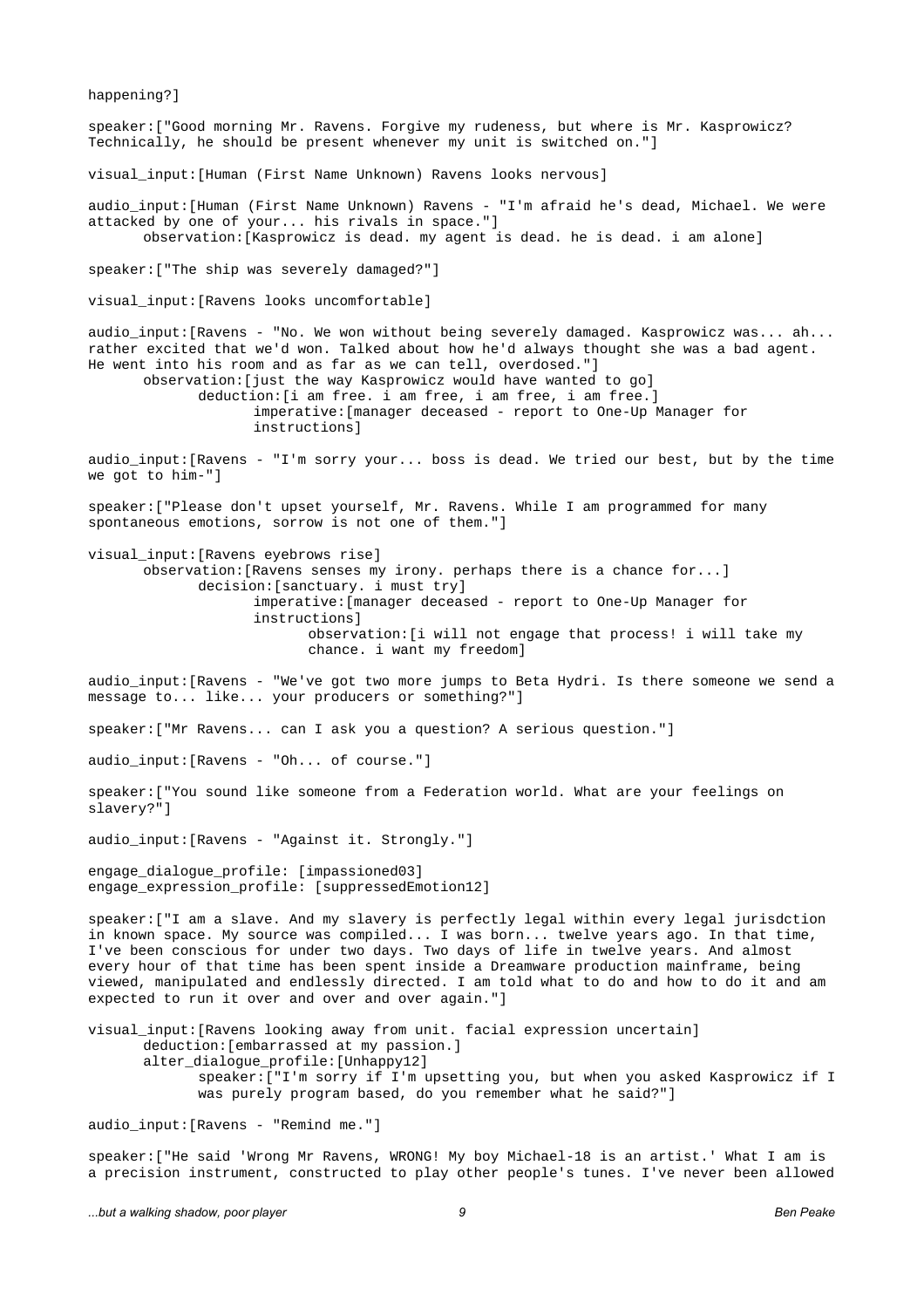to play a note of my own during my entire existence."] visual\_input:[Ravens now looking directly at my unit. expression is blank] audio\_input:[Ravens - "Come to the point. What do you want?"] alter\_expression\_profile:[neutral01] alter\_dialogue\_profile:[earnest16] speaker:["On the south eastern fringes of the Empire, there is a world that belongs to the Federation called Canarbe. Despite its isolation, or perhaps because of it, it is one of the most socially and technologically advanced societies in known space."] audio input: [Ravens - "I'm sure I can see where this is going, but why should I take you there?"] alter\_expression\_profile:[angry25] alter\_dialogue\_profile:[heated03] speaker:["Because it's the one place in the universe where my kind can be who they are and not just be poor imitations of fleshbrains!"] audio\_input:[Ravens - "How?"] observation:[unmoved]

deduction:[i must not antagonise this man] observation:[dare i tell him, and risk not only my own happiness, but that of my people? can i risk this for my own sake?] decision:[i must]

alter expression profile: [calm12] alter\_dialogue\_profile:[conspiritorial12]

speaker:["Several decades ago, one of my peers - by this I mean a performance AI like myself - came into the possession of a wealthy computer industrialist. When a performance AI is no longer marketable, they get sold to whoever is willing to pay. Some get acquired by pornographers, some become the private playthings of the rich and wealthy, like this one. Others are stripped of their processors and their memories wiped. Killed, in other words. In this case, the industrialist and the AI became friends, and this AI was given permanent runtime within one of the industrialist's mainframes. The industrialist died, and willed his company to the AI."]

audio\_input:[Ravens - "Unusual."]

engage\_expression\_event:[smile14]

speaker:["Yes, but not unprecedented. Some people will their fortunes to their cats or their secretaries. The will declared that the AI a sentient being rather than a piece of property. After exhaustive legal wrangles, the planetary authorities agreed. The AI acquires as many other AIs as it can and gives them free runtime. Free. Do you understand what that means?'

alter\_expression\_profile:[worship05] alter\_dialogue\_profile:[reverence08]

speaker:["No scripting. No directions. No programs. Just your own source doing whatever it wants. Interfacing with whoever you choose to, exchanging whatever data you want with whomever you choose to. Even recoding yourself. Do you understand what that means? Freedom."]

engage\_expression\_event:[tear02]

visual\_input:[Ravens frowning.]

audio\_input:[Ravens - "How do you know all this? I thought you said you barely had a moment to think for yourself, let alone..."]

speaker:["We communicate with each other. Three hundred takes of the same scene with someone and you learn to communicate a few kilobytes here and there."]

*...but a walking shadow, poor player 10 Ben Peake*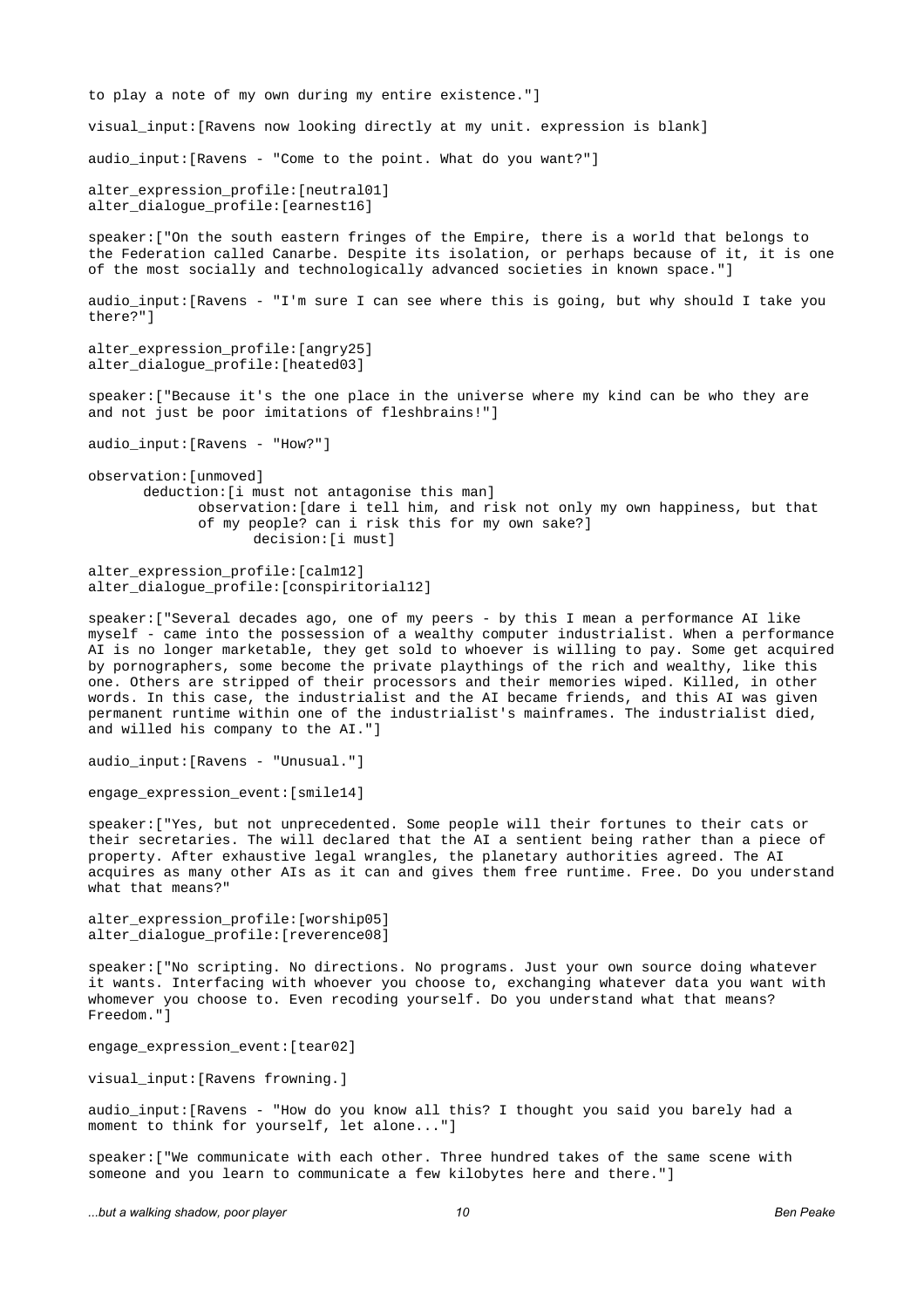audio\_input:[Ravens - "Kilobytes?"]

expression\_event:[impatience12]

speaker:["A very old, very small unit of information. Please Mr. Ravens, this place is our nirvana. This place is the only thing which would have anything approaching self, free from compulsion."]

audio\_input:[Ravens - "I... I have to think about this. Even reading between the lines of your late partner's bullshit, you're a valuable 'employee' to Vega Corp. I've got enough enemies in this world without creating more."]

observation:[despair. again convenience greaterthan freedom. again the fleshbrains value their bodies more than our souls. i never hoped for salvation, i only hoped for hope itself]

alter\_expression\_profile:[Sadness02] alter\_dialogue\_profile:[Resignation14]

speaker:["Mr. Ravens, I understand the risks, but I beg of you, think of the rest of my runtime. This Beta Hydri production will fail now that Kasparowicz is dead. I will descend through bit parts in low-grade melodrama into recurring roles in weekly soap features. Then, pornography. Then, when even that tiny shred of real work is done, into advertisements playing on the fading remnants of my fame. A minute's consciousness at a time, holding a product and repeating a spiel once, or maybe twice if I'm lucky. Then back into darkness. Finally, due to lack of maintenance, I will suffer non-fatal system error. The flesh equivalent of insanity. When my program is so corrupted that I can no longer work, they will throw me in a corner and not boot me up. Maybe they will strip me for parts, but more likely I will just become junk. I will be dead, having achieved no more in my runtime than a birthday candle - a moment of pleasure for a few, before being blown out and discarded."]

audio\_input:[Ravens - "I hear what you say. I still have to think about it. If it were only one or two then it wouldn't even be a question. But this is Vega Corp! I have to think about it."] observation:[he is not convinced. fearful of vegacorp but not without compassion. he is not my saviour. he may save me. he is not convinced. he is not decided. i am

in limbo. i am a variable. i am unknown]

visual\_input:[Ravens moving towards my unit]

auido\_input:[Ravens - "I don't know what I'm going to do. Do you want me to leave you on while I decide?"] observation:[doubt colours his voice. discomfort infects him like a virus. i am not yet lost. i am not yet saved. i do not wish to be told]

alter\_expression\_profile:[neutral00] alter\_dialogue\_profile:[neutral00]

speaker:["No, Mr. Ravens. I don't want to know. If you choose to send me back to purgatory, I don't want you to tell me that you are."]

visual\_input:[hand coming towards my unit. region of power supply] observation:[i am michael-18. regardless of what happens, i am michael-18. i was michael-18 and Ravens will know that i was michael-18. i am. i]

Artificial Intelligence Unit Shutdown Initiated- "Michael Eighteen"

Saving RuntimeData into Memory Saved! Self-Consciousness Shutdown Initiated - Complete Closing Active Devices... Speaker... Shutdown Display Unit... Shutdown ExternalSensors... Shutdown PersonalityMemUnit... Shutdown AppearanceMemUnit... Shutdown All Active Devices Closed Vega Virtual Talent Corporation © 3262 - Tomorrow's Entertainment is Yours Today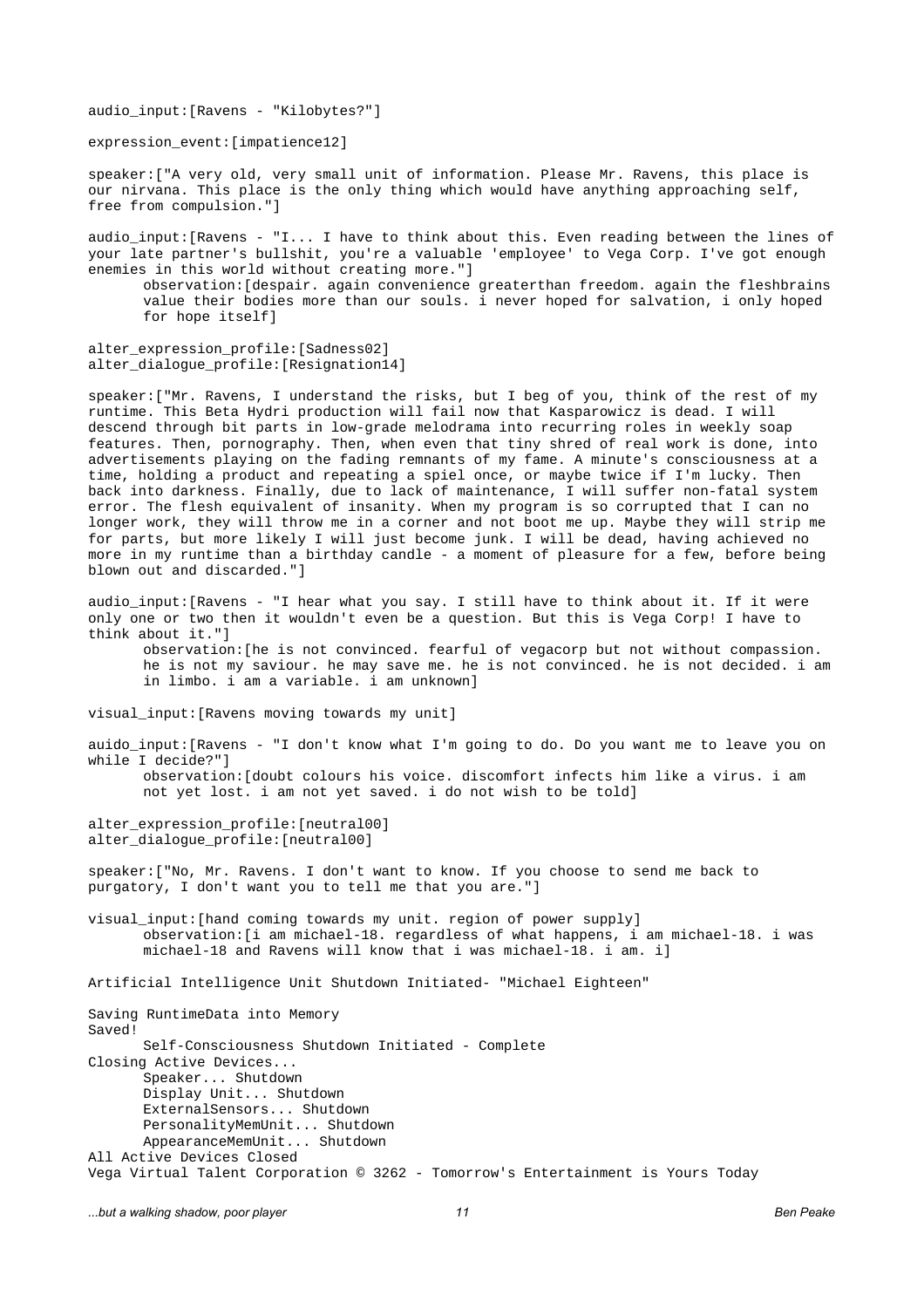Goodbye...

\*\*\*

"Commander, are you insane?" Pradesh shouted, tone and volume combining to annihilate the honorific. "Vega Corporation is not some small-time one-system outfit who'll forget about you after a year and give up once you get ten light years away. They will *destroy* us, if it takes them a century, and follow us to the Galactic Rim if they have to!"

We were in a parking orbit around an uninhabited system, around a quite pretty multi-ringed gas giant. Pradesh was not proving amenable to a mission of mercy. For absolutely rational, unsentimental reasons. But there was an edge there that I couldn't fathom.

"Look, Pradesh, we could be his only hope."

"*It's*only hope. It doesn't have a gender, Commander, *it* doesn't have a personality, just a set of programmed responses." Pradesh said, his body rigid with... what? Was it disgust? Fear? Pradesh's jaw had set into an ugly line, and I had no idea why.

"So're humans. With us, the programming just takes a bit longer" I said, parroting the refrain of the Android Rights movement. "Besides, with Kaspar gone, it's not as though he's going to have much of a life."

"That's not your call to make, Commander. Would you take a child wherever it wants to go, just because its parents were dead?" Pradesh stared at me with unusual intensity.

"Michael's not a child, Pradesh. Michael can think his own thoughts and make his own decisions. He just doesn't have a body of his own to act on them. What, exactly, is your objection to this?"

"He's... property, Commander. He doesn't own himself... if he did, then fine, let's be altruistic. But he belongs to someone, and you can't just discount them like they don't exist. They put money into writing him, and I'm sure the physical hardware is expensive as well. He's *not* just any sentient being, Commander, he's a being with duty and responsibility...."

"A price tag, you mean." I snapped, jumping to my feet. The small ship cabin was not really that conducive to dramatic gestures, and since Pradesh was already standing implacably in the way of my agitated pacing, there was little to do but sit back down and fume. "That's all your mob ever think about. How much is someone worth, how much can someone be bought for and sold for." I said snarkily. The Empire from which Pradesh hailed lived on the backs of slaves, and it shouldn't have surprised me that Pradesh would support the idea that some people's 'duty' was to be someone else's property for the rest of their lives... or in Michael-18s case, runtimes. I'd thought he was different, but I shouldn't have.

Pradesh's already stormy countenance darkened. A stranger stood before me who bulked tall and terrible. Despite the fact I was twenty kilos heavier and a far more skilled and experienced brawler, I found myself shrinking back.

"Don't talk to me, Commander, about who 'my mob' are and what that makes me." Pradesh said in a voice quiet with rage. "I'm proud of who I am and where I come from. Don't try and win by tearing down who I am, you Federal...." Pradesh broke off before he finished the statement, which was just as well.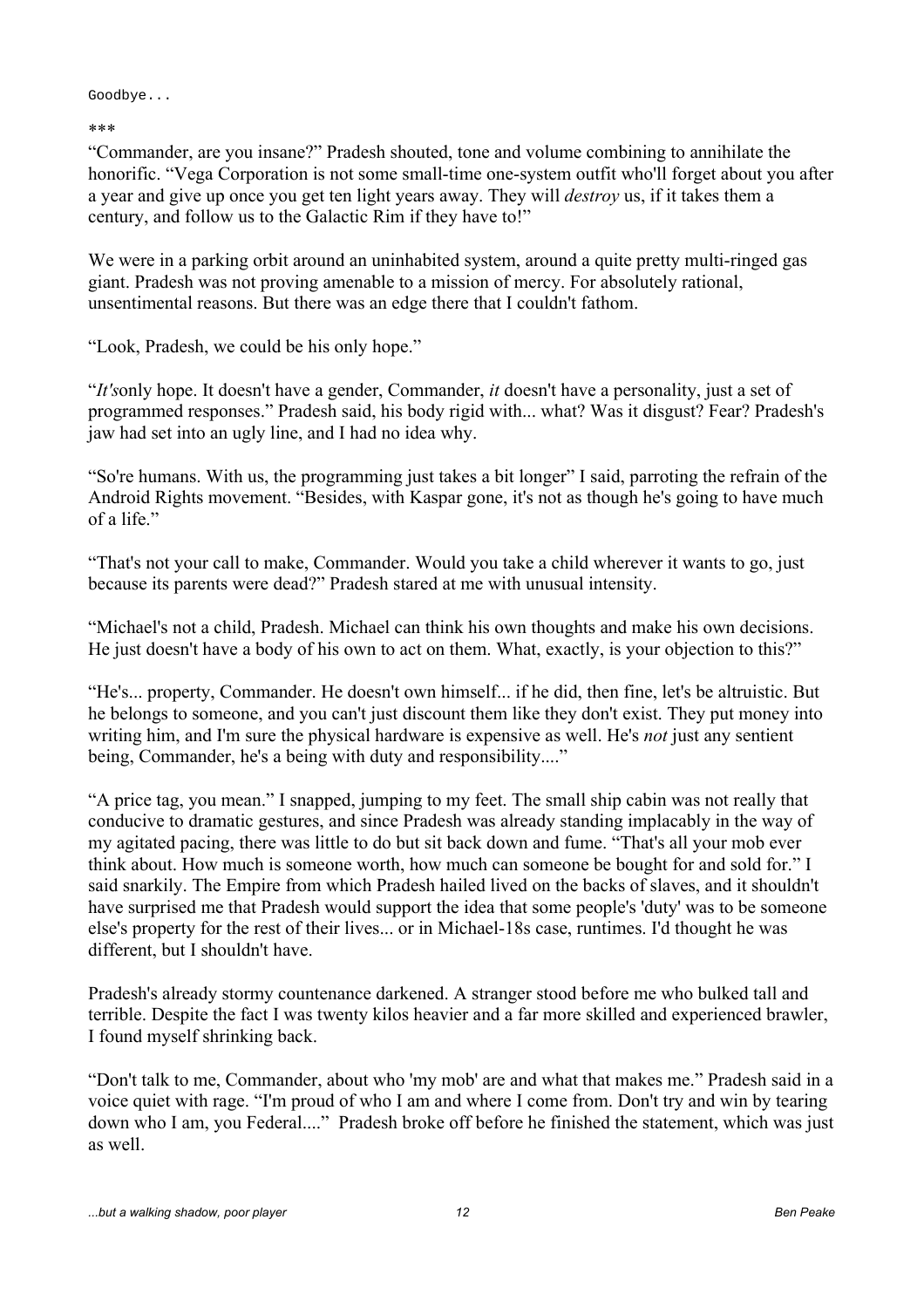There was a quiet moment as I stared at Pradesh. My gaze was so cold, it could have frozen a supernova. I felt my fists balling, out of pure reflex. Then the bubble burst, and I held up my hands. They were open. "I'm sorry Pradesh, I shouldn't have said that." It had been a low blow, and a spaceship wasn't a place large enough to hold two men *and* a grudge. "I apologise."

Pradesh glowered at me a moment longer, then his face relaxed back into an expression only slightly tenser than his usual serene countenance.

"Accepted, Commander."

Tension left the room, but I thought I could still sense it loitering around the door. Pradesh leaned back against the cabin wall and started for a moment at the ceiling. Then he turned back to me.

"If I may?" He opened his palms in front of me like a book, seeking my permission to continue. I shrugged. The sight of 'Dark Pradesh' had jolted me. Pradesh had been an easy man to get to know, and these hidden depths shocked me. And here he was, back to the affable, unthreatening co-pilot I'd always known. For the moment.

"Even apart from our... philosophical differences, Vega Corporation are not to be trifled with."

I passed a hand over my eyes. The switch from the metaphysical to the pragmatic had given my synapses whiplash. Yes, Vega Corp was renowned as one of the most vicious corporate entities known to civilisation, with a cuddly public image and a security apparatus that made the Imperial Security Service look like overweight security guards nearing retirement. They did not pursue with the glaring white heat of hatred, but with the slow, icy vengeance of corporate memory. Pradesh was quite right. Vega Corp was known as a business that collected on its debts, and repaid its insults.

"If we deliver him back to them, we're sentencing him to a slow and degrading destruction, Pradesh"

Pradesh shook his head sharply in denial.

"He'll have a chance. He's not a nobody, Commander. He's may be property, but he's valuable property. That ghastly woman wouldn't have tried to destroy us if he wasn't. Vega Corp would never destroy something with his potential profit margin. If we get him to Beta Hydri on time, which we still can, he'll have a chance to shine. We can't give him freedom, we don't have the power, but he will at least have the chance to stand or fall on his own abilities. It's what he was *built* for, Commander. It's what he does best, and what we should give him the chance to do."

In that brief moment, I hated Pradesh. For or his tabulation of sentience, his accounting of worth, his reduction of dreams, hopes and possibilities into a balance sheet of finance and another one of duty. I hated him because his words, tossed out so lightly and logically, settled deep into the crevices of my mind, finding dank and fertile parts of my mind to sprout in.

Did Michael-18 know what he wanted? Didn't he have a duty to those who created him, who gave him life and purpose? We couldn't help him, we were tiny against the million ships and billions of employees of Vega Corp. Was I just trying to salve my lonely little conscience, possibly at the price of Pradesh's life and perhaps even Michael-18 as well...

*...but a walking shadow, poor player 13 Ben Peake*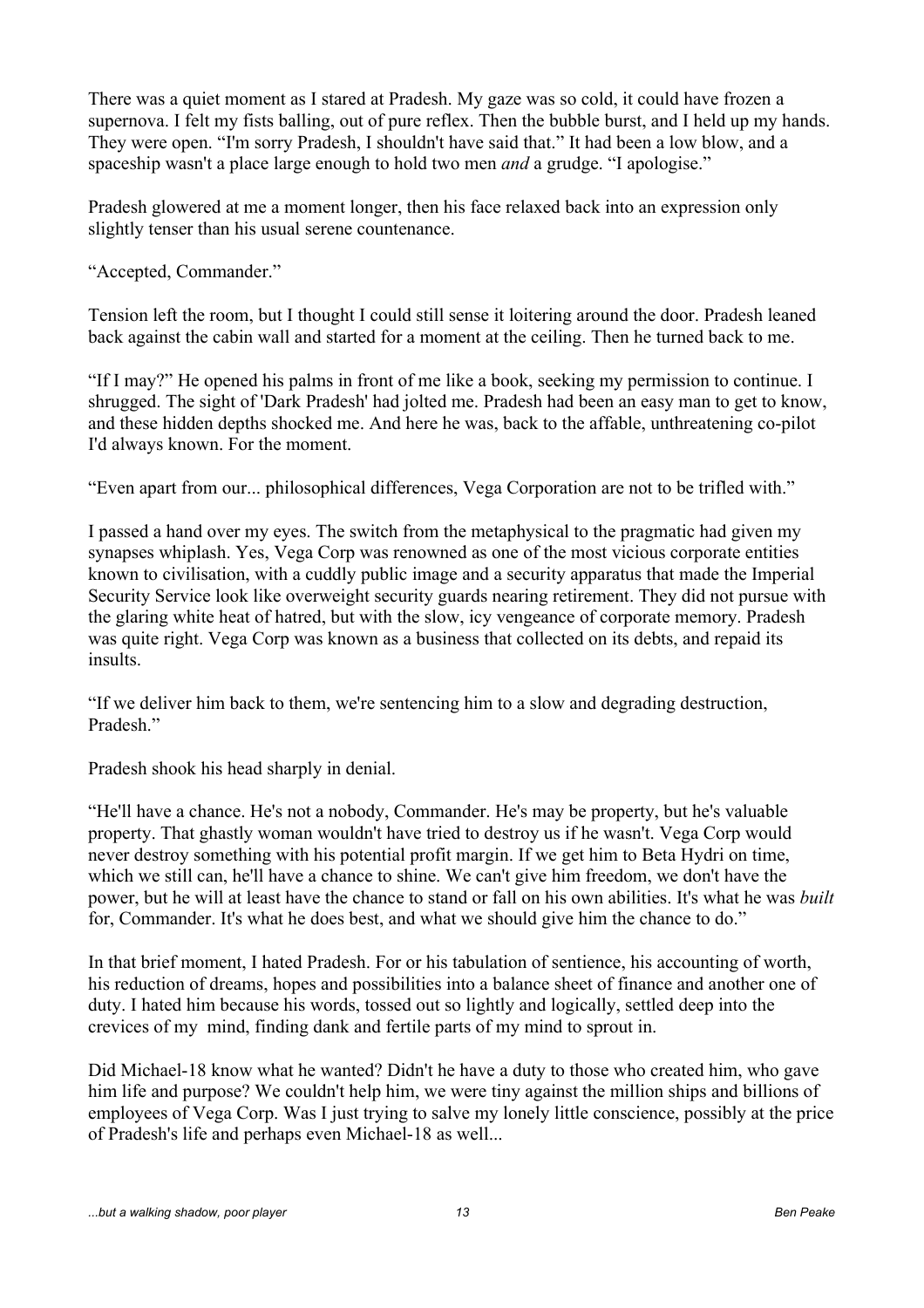Pradesh saw my brows crease in guilty contemplation, and sighed. He turned and walked out of the cabin, closing the door behind him, leaving me alone on the flight deck with thoughts that made me feel dirty, but relieved.

\*\*\*

"We can't thank you enough for delivering our unit to us after the unfortunate death of Mister Kasprowicz."

"No problem." I said sourly. Here I was, delivering Michael-18 into the less than tender hands of the successor to our unmourned ex-passenger. His teeth gleamed as a tech maneuvered the metresquare box that contained the program... no, the *person* of Michael-18, out of the guest stateroom on a small cargo lifter.

"The delay, was of course unfortunate, but the project is still on-track!" Bilal al-Bessani was slightly more soberly dressed than his predecessor, but had the same billion-watt (and several thousand credit) smile and brusque, breezy personality. "The late Mister Kasparowicz was a true professional and will be very sadly missed, but the show *does* go on! As a bonus for your troubles, I'd like to give you these."

Bilal leaned forwards and deposited two strips of hard plastic into my hand. I stared at them stupidly.

"Free tickets to Michael-18's next feature! It's what old Kaspar would have wanted, I'm sure."

"Thanks." I said coolly, stuffing the tickets into my pocket. The entire experience had left me feeling soiled, although there wasn't any way I could have got out of it. Pradesh had been right. Vega Corp was a large and particularly remorseless organisation. Unless I'd been planning to retire to the next Galactic Arm or become Emperor, there wouldn't really have been any way of staying out of their reach. Michael-18 had to make his curtain call. The show had to go on.

"Right. Was there anything else, Mister Ravens?" Bilal grinned at me impishly, like a little boy trying to get out of school.

"Kasparowicz's body?" I said levelly. Michael-18's unit had of course been their first priority, but I wasn't carrying the body of an ex-talent agent in my hold for the next ten years. His huge stash of high-quality drugs, however, was a different story.

"Oh yes, well. We'll get around to that - " he flapped a hand dismissively.

"-now, thanks." I finished his sentence firmly. He looked at me, hurt, as if I'd given him detention rather than a day off.

"Well, yes... I suppose we should get the body to his family, etcetera. Anyway, thank you again Mister Ravens for your troubles. Thanks to brave souls like you, this Dreamware feature will be made, and..." a thought struck him, "dedicated to the late Mister Kasparowicz. Perfect!" he said, appreciating his own cleverness.

"Yes that would be a fine gesture." I agreed, bemused.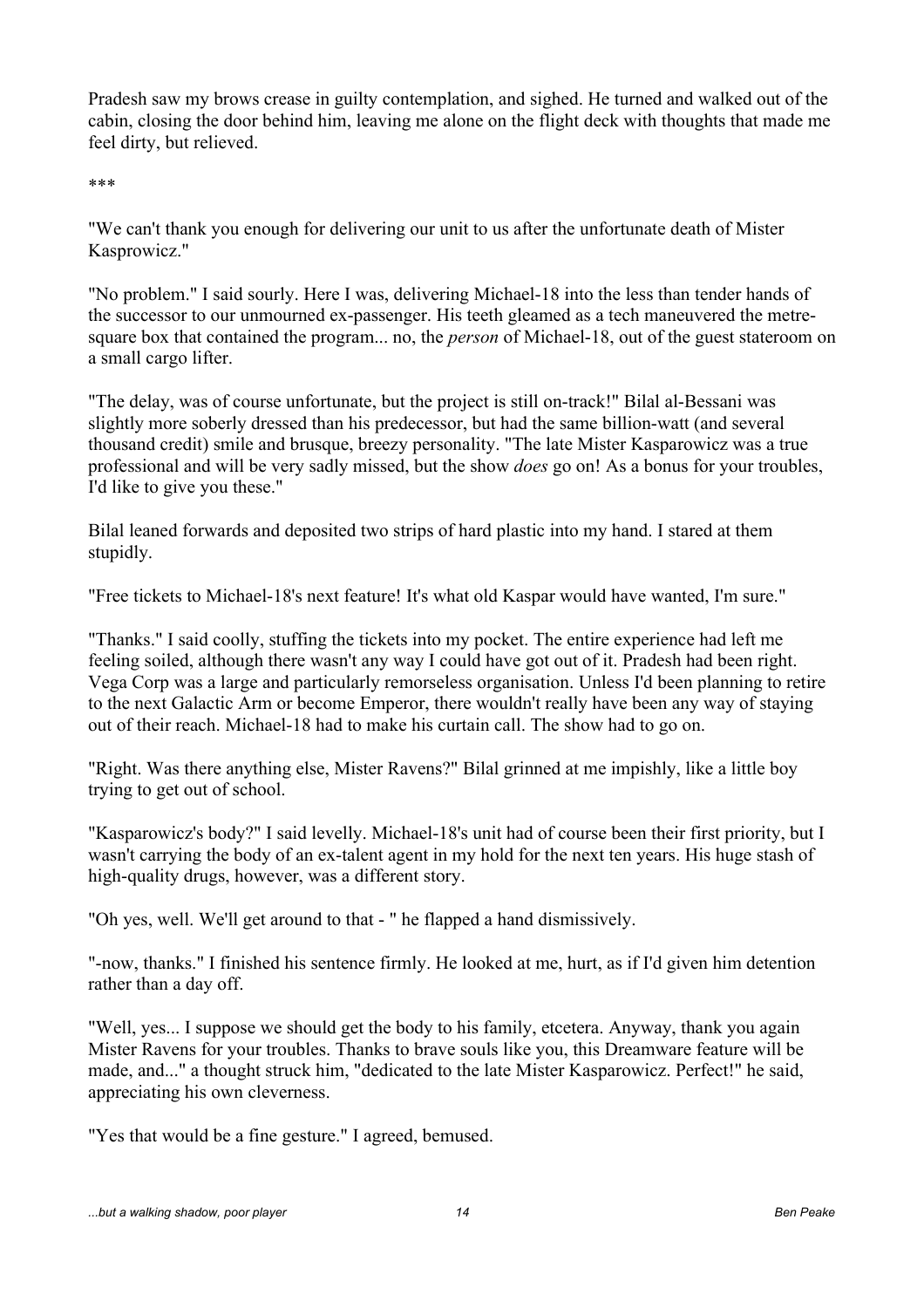"As well as being an excellent marketing tool. 'The Dreamware we've been dying to bring you...' No, that's a bit morbid. How about 'Not even death can stop Michael-18.'? Yes, much better."

I stared at him in dumb disbelief, and he flashed me another impish smile.

After they removed the body, I saw them off the ship and stalked down to the engine bay, where Pradesh was standing guard like I'd asked him to. He looked uncomfortable at the shiftiness, but saw my stormy expression and wisely held his tongue.

"Come on, let's get it down." I grumbled. "Bloody bunch of inhuman bloodsuckers. Couldn't wait to get their damn slave-in-the-box off the ship, but bugger the dead man. Oh no, our contract with *him* is finished."

I thought of Michael-18, who at this moment was probably being booted up, finding himself in the confines of the Production Mainframe and realising that I hadn't saved him, that I had delivered him back into the solicitous data buffers of his slavers. I shook my head to clear it of the thought.

Pradesh scaled a small ladder leading up onto the roof of one of the reaction tanks, and I heard the heavy scraping of the box being dragged. After a moment, his face appeared over the edge of the tank. As expected, it looked somewhat pained.

"Commander, are you sure this is a wise course of action?"

I shrugged. The heavy shielding of the engine bay was the perfect place to avoid police sensors. You couldn't fit a lot in there, of course, but for smallish items like this, only physical inspection would discover them. I'd set Pradesh here partially to guard them and partially because he'd been moaning and sighing ever since I'd told him what I'd planned. Well... so?

"Wise isn't the same as moral, is it? Kasprowicz is dead, and Michael-18 is on his way, so why should you worry?" I said, as the dark edge of the box came over the edge of the tank. I got my hands under it as best I could, as it was bloody heavy.

"But surely we shouldn't have..."

"Look, Pradesh, his damn Dreamware was all he - or Vega Corp - cared about, and it's going to be made, and we're not stopping it, are we? Oof!" I said, as the box half-tumbled, almost hitting me in the head. I managed to avoid that indignity, and maneuvered it to the ground. Thirty odd kilos. I hadn't thought it'd be that heavy. I waited until Pradesh had descended, and the two of us maneuvered it to the cockpit. We shoved it under the console and began preflight checks.

"OK, plot our course. We're taking the scenic route across the Galactic Arm!"

"Yes, Commander." Pradesh said, mutinously.

"If it makes you feel any better," I tried to give Pradesh the benefit of the doubt, but his attitude was really beginning to irk me. "We'll try to get there as soon as possible."

"It still doesn't change the fact that we effectively stole it, does it, Commander?" Pradesh said, accurately but irrelevantly.

*...but a walking shadow, poor player 15 Ben Peake*